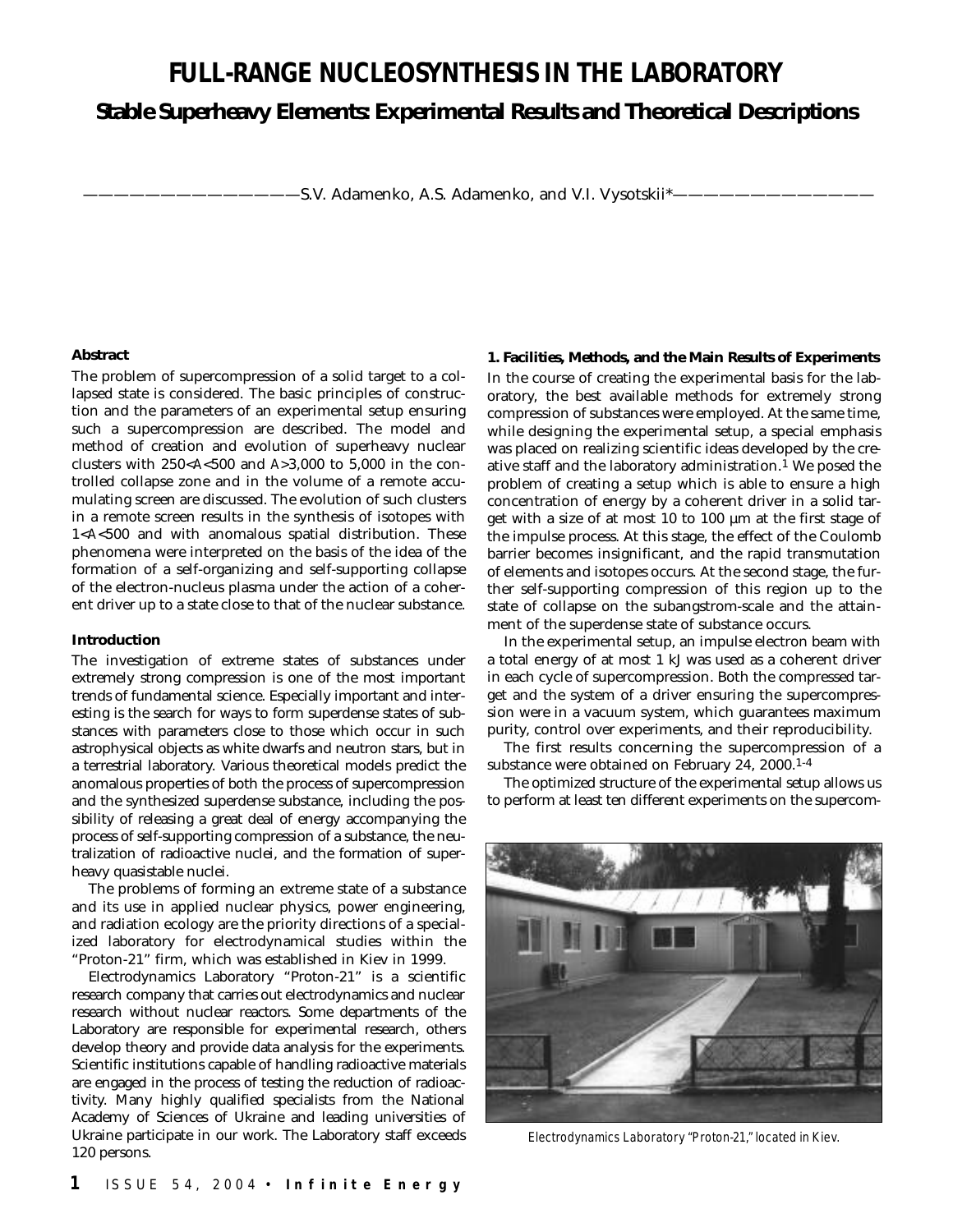pression of different targets in one day. At present, the total number of experiments that have been done exceeds 5,000. Various testing equipment was used in the process of each experiment. As a target material, we used practically every chemical element from which one can manufacture a solid target. The majority of the targets under study were produced from chemically pure elements, such as Cu (purity of 99.99%), Al (99.99%), Ta (99.97%), Pb (99.75%), and Ag (99.99%).

The understanding of the physical essence of the processes running during every experiment allows us to reliably predict (with a probability of almost 100%) the results of experiments for all variations in the operation modes of the setup and in the characteristics of targets under study.

*The results of action of a coherent driver in the experimental setup were investigated with the use of several independent systems of detection:*

• After every experiment, the chemical, isotope, radiometric, and structural analyses of the materials of a target, walls of the shell, and special accumulating screens with different forms, materials, and structures, which were positioned in the vacuum region of the experimental setup, were carried out;

• We measured the spectra of electromagnetic radiation from the collapse zone in the microwave, visible, and γ-ranges;

• We analyzed in real time the products emitted from the collapse zone (electrons, positrons, ions, charged and neutral nuclear particles and clusters).

*In the implementation of the element and isotope analyses, the following methods based on relevant facilities were used:*

• Electron probe microanalysis (EPMA)—analyzer REMMA 102 (Ukraine);

• Auger-electron spectroscopy (AES)—Auger spectroscope JAMP-10S (JEON, Japan);

• Secondary ion mass-spectrometry (SIMS)—SIMS analyzer IMS 4f (CAMECA, France)

• Laser mass-spectrometry (LMS);

• Integral thermal ion mass-spectrometry (TIMS)—thermal ion mass-spectroscope "Finnigan MAT-262";

• Glow discharge mass-spectrometer VG 9000 (Thermo

Elemental, UK);

• Rutherford backscattering of accelerated α-particles (RBS).

All together, more than 15,000 element and isotope analyses were performed, including the following: EPMA (more than 600 samples, at least 12,000 analyses), LMS (20, 297), AES (25, 474), SIMS (24, 399), RBS (40, 40), TIMS (13, 280), EPMA+LMS (38, 1227), EPMA+AES (44, 1,522), EPMA+SIMS (21, 619), LMS+AES (1, 29), AES+SIMS (2, 102), EPMA+LMS +AES (4, 164), EPMA+LMS+SIMS (2, 57), EPMA+AES+SIMS (7, 316), and EPMA+LMS+AES+SIMS (1, 43).

*During the experiments with supercompressing a solid target to the collapse state by a special coherent driver, several anomalous phenomena were observed:*

• In the process of formation of the collapse and during its subsequent evolution for 100 ns, we registered intense X-ray and  $\gamma$ -radiations in the energy range from 2 to 3 keV to 10 MeV with a maximum near 30 keV. The average radiation spectrum is shown in Figure 1. As one can see, its parameters are very similar to that of pulsars and quasars. On the other hand, this radiation has nonthermal nature and differs from the solar radiation spectrum in principle. The total radiation dose in the range 30 to 100 keV exceeded 50 to 100 krad at a distance of 10 cm from the active region.

• Fusion of light, medium, and heavy chemical elements and isotopes with  $1 \leq A \leq 240$  and fusion of superheavy transuranium elements with  $250 \le A \le 500$  in the area near the collapse zone. The maximum value of *A*≈480 was limited by the technical parameters of a measuring installation—an ion microprobe IMS 4f (CAMECA). Some of these results are considered in Section 2.

• All the created elements and isotopes were stable (without α-, β-, and γ-activities);

• Transformation of any radioactive states to stable-nucleus states in the collapse zone. The utilization efficiency of radionuclides per 1 kJ of the driver energy corresponds to the transmutation of about 1018 target nuclei (*e.g.*, 60Co) into nonradioactive isotopes of other nuclei. A typical scheme of radioactivity neutralization experiment is



Experimental setup of the second generation.



Figure 1. Typical hard radiation spectrum of the collapse zone along with spectra of a pulsar, a quasar, and the Sun.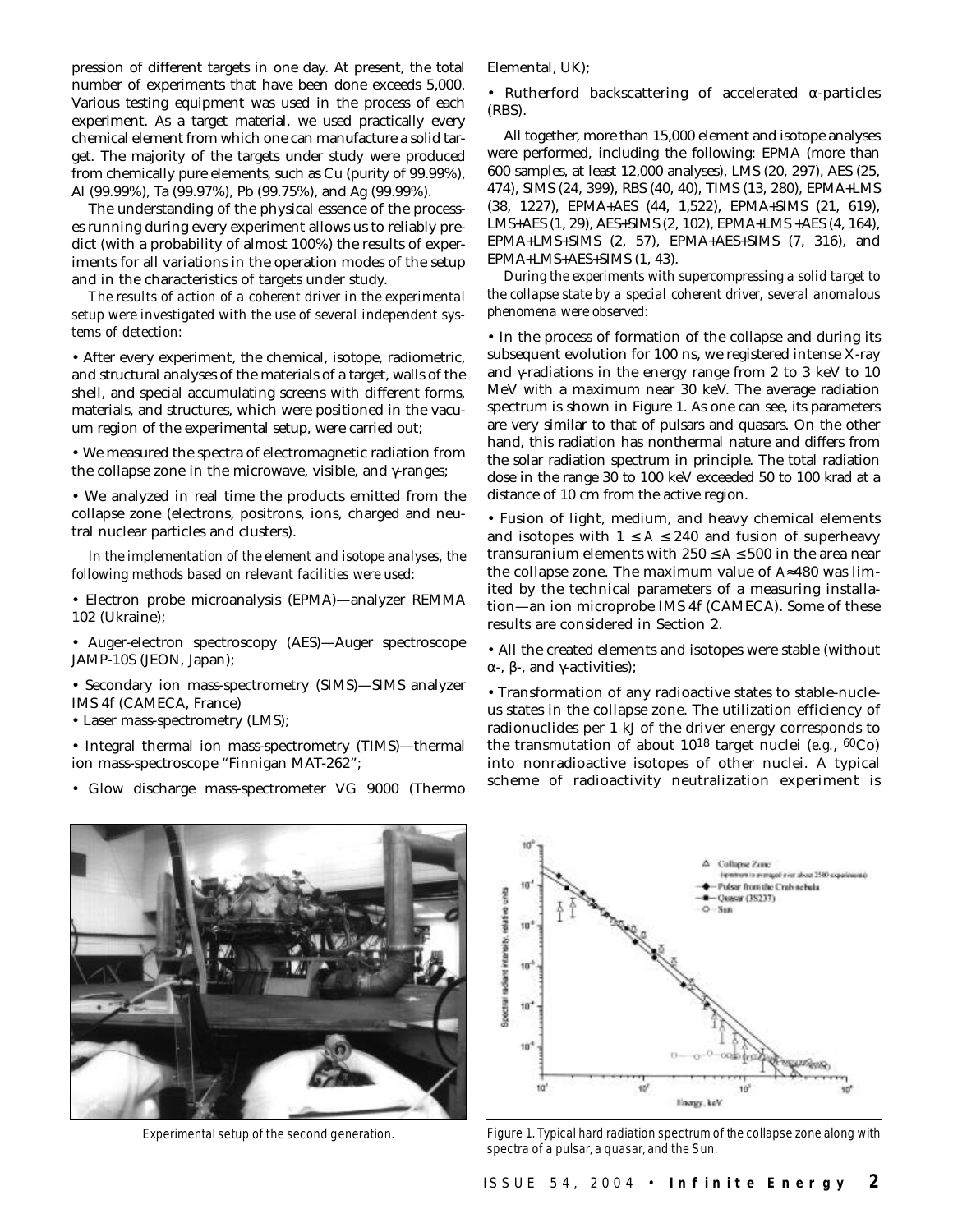shown in Figure 2. Table 1 presents the values of radioactivity reduction for 60Co targets.

• Unique spatial distribution of different chemical elements and isotopes with  $1 \le A \le 240$  in the volume of an accumulating screen which was made of a chemically pure element, remote from the collapse zone (all the created elements and isotopes were situated in the same thin layer or several thin layers inside the screen). These results and a theoretical analysis of a possible superheavy nuclei evolution scenario are discussed in Sections 3 and 4.

The above results described indicate that the previously unknown physical process, namely the artificially initiated collapse of a part of the target material, was realized at our laboratory for the first time. In every experiment, the collapse is completed by both the full nuclear regeneration of a portion of the initial substance of the target with a mass of 0.5 to 1 mg



Figure 2. Scheme of the radioactivity neutralization experiment (a: initial condition, b: after experiment). The sealed condition of the vacuum chamber and the position of amplitude detectors remain unchanged during experiment.

| Specimen<br>₩ | Reduction Specimen<br>in gamma-<br>activity, % | 2479<br>2481 | Reduction Specimen<br>in gamma-<br>activity, % |      | Reduction<br>in gamma-<br>activity, %<br>46.5<br>33.3 |
|---------------|------------------------------------------------|--------------|------------------------------------------------|------|-------------------------------------------------------|
| 2397          | 47.6                                           |              | 2.2                                            | 2588 |                                                       |
| 2398          | 10.7                                           |              | 22.8                                           | 2600 |                                                       |
| 2425          | 21.6                                           | 2534         | 29.5                                           | 2769 | 28.9                                                  |
| 2426          | 17.0                                           | 2558         | 22.9                                           | 2770 | 36.4                                                  |

Table 2. Number of atoms in the surface layer of accumulating screen before and after of the action of coherent driver

| Elem. | z  | Initial Cu  | After experim. | Elem.        | z  | Initial Cu  | After experim. |
|-------|----|-------------|----------------|--------------|----|-------------|----------------|
| Ц     | 3  | $1.7E+12$   | $6.0E + 11$    | Fe.          | 26 | $1.3E+15$   | $8.7E + 16$    |
| Be    | 4  | $6.1E+11$   | $1.3E+14$      | Co           | 27 | $LOE+12$    | $3.9E + 14$    |
| в     | 5  | $2.1E+12$   | $4.1E + 13$    | Nī           | 28 | $3.8E + 14$ | $2.0E + 14$    |
| c     | 6  |             | $9.5E + 17$    | Zn           | 30 | $5.5E+13$   | $7.5E+16$      |
| N     | 7  |             | $1.1E+15$      | Y            | 39 | $1.9E*10$   | 2.0E+14        |
| 0     | 8  |             | $4.3E + 15$    | Zr           | 40 | $5.9E + 10$ | $2.8E + 13$    |
| Na    | 11 | $6.5E+13$   | $1.3E+16$      | Αë           | 47 | $8.5E+13$   | $6.4E + 15$    |
| Мg    | 12 | $3.6E + 13$ | 3.3E+15        | Cd           | 48 | $1.1E+12$   | $2.2E+15$      |
| Al    | 13 | $3.9E + 14$ | $3.3E+17$      | lп           | 49 | $9.7E+11$   | 1.9E+15        |
| Si    | 14 | $3.8E + 13$ | $9.8E + 16$    | Sn           | 50 | 2.0E+13     | 1.6E+16        |
| p     | 15 | $6.5E + 14$ | $2.0E + 16$    | Тe           | 52 | $8.6E+12$   | $1.4E + 15$    |
| Ś     | ī6 | $3.4E + 14$ | $1.2E + 17$    | Ba           | 56 | $3.2E+11$   | $2.4E + 15$    |
| а     | 17 | $2.4E + 10$ | $1.5E + 17$    | La           | 57 | $1.4E+10$   | $7.2E+14$      |
| ĸ     | 19 |             | $5.3E + 16$    | Ce           | 58 | $2.2E+10$   | $2.5E + 15$    |
| Сu    | 20 | $3.2E + 14$ | $1.8E + 16$    | Pr           | 59 | $2.6E + 10$ | $1.5E + 14$    |
| Ti    | 22 | $2.3E+12$   | $3.8E + 15$    | Тa           | 73 |             | $4.2E + 15$    |
| v     | 23 | $1.1E+11$   | $9.1E+13$      | w            | 74 | $3.1E+11$   | $2.3E+16$      |
| Сr    | 24 | $3.3E+12$   | 2.5E+15        | An           | 79 | $1.0E + 11$ | 5.8E+15        |
| Mn    | 25 | $2.4E+13$   | $1.5E + 15$    | Рb           | 82 | $2.5E + 13$ | 2.0E+17        |
|       |    |             |                | <b>TOTAL</b> |    | $3.7E+15$   | $2.2E+18$      |

and the formation of artificially derived chemical elements instead of the initial substance atoms, including the long-lived and stable isotopes of superheavy chemical elements *which are not found on Earth or in nearby space*.

These phenomena can be interpreted with a high probability on the basis of the idea of the creation and evolution of a selforganizing and self-supporting collapse state of the electronnucleus plasma of an initial solid substance to the state of electron-nucleus clusters with a density close to that of the nuclear substance under the action of a coherent driver. During the evolution of such a collapse, the processes of fast fusion and creation of different isotopes (including transuranic ones) must be taking place. After the end of the collapse, synthesized isotopes were detected near the collapse zone on the surface and in the volume of the remote accumulating screen.

In our opinion, all these phenomena are the direct result of our method of forming a state of self-organized electron-

nucleus collapse that is related to the collective character of nuclear transformations. The energy of a coherent driver stimulating this process is equal to only a small part of the total energy released in the process of transformation of nuclei of the target into nuclei of the synthesized isotopes. In fact, in the zone of self-organized collapse, we are faced with the process of a distinctive "cold repacking" of nucleons which initially belonged to nuclei of the target. This process terminates in the final configuration which corresponds to newly synthesized isotopes. Since the process is adiabatic and the amount of the embedded "excessive" energy is small (in the framework of the traditional way of accomplishing transmutation, much higher energy

is required in using high-energy accelerators to overcome the Coulomb barrier between a pair of interacting nuclei), created nuclei arise in the ground state with minimum energy. It is obvious that this is one of the main reasons for the absence of radioactivity in them. During the evolution of such a collapse, the processes of fast fusion and creation of different isotopes (including transuranic ones) takes place. After the end of the collapse, synthesized isotopes were detected near the collapse zone on the surface and in the volume of the remote accumulating screen.

It was also inferred that during the evolution of this collapse up to the state of electron-nucleus cluster, the process of emission of superheavy neutral nuclear clusters with  $A > 3,000$  to 5,000 takes place.

#### **2. Fusion of Light, Medium, and Heavy Chemical Elements and Superheavy Transuranic Nuclei in the Area Near the Collapse Zone**

By analyzing the results of all experiments, we found a great number of element and isotope anomalies. The measurements were carried out at the institutes of the National Academy of Sciences of Ukraine, at the Taras Shevchenko Kiev National University, at one of the leading enterprises of the Ministry of Atomic Industry of the Russian Federation, and at the specialized mass-spectrometric laboratory United Metals Inc. (USA).

After every experiment, a great number of different chemical elements with atomic numbers, which are greater and/or smaller than those of initial chemically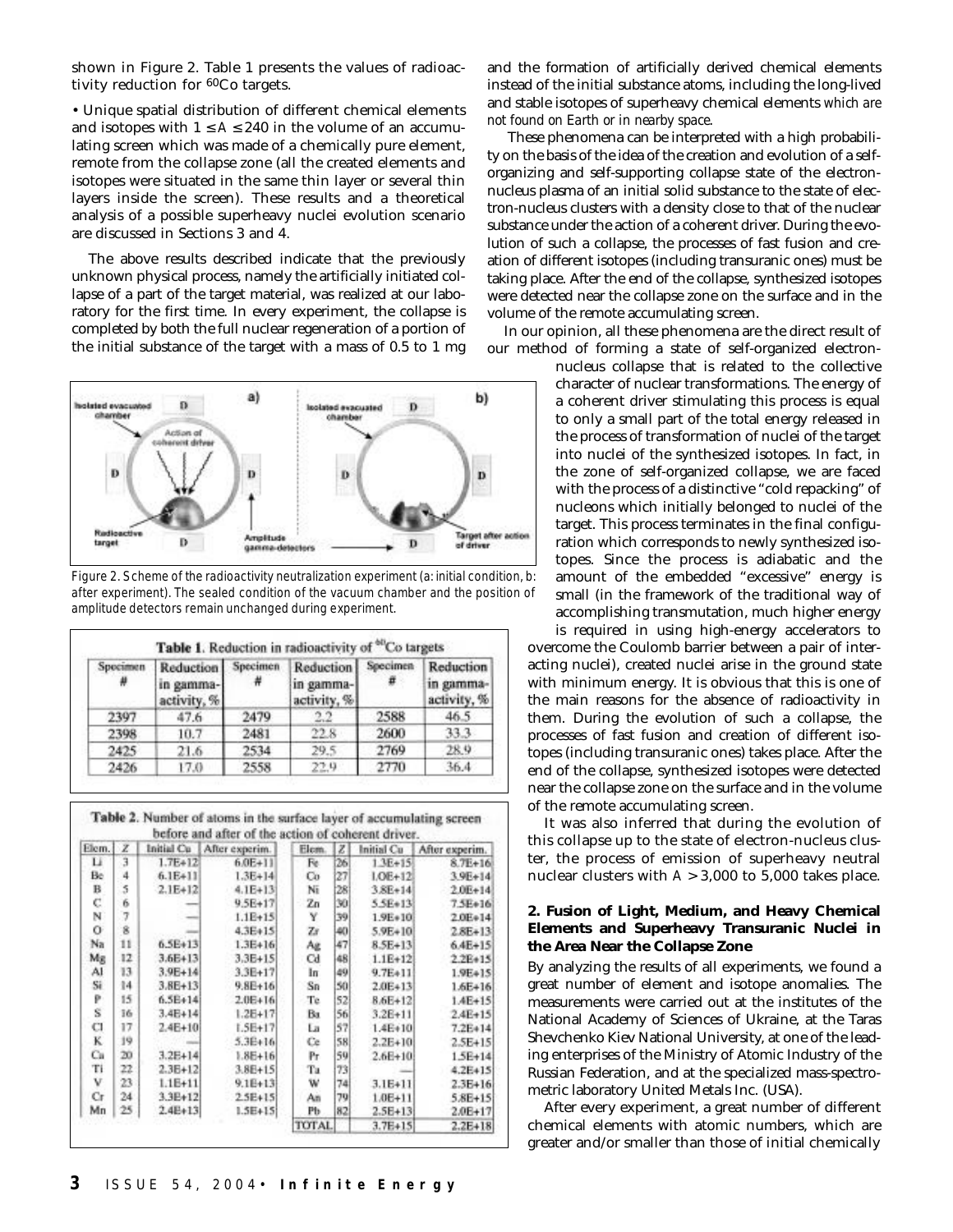pure material, were found on the target surface and on the surface and in the volume of accumulating screens. This amount is much greater than that of admixtures in the initial materials of the target and accumulating screens (see Table 2).

For the majority of the synthesized chemical elements, we observed a significant deviation from the natural isotope ratio. For many elements, this ratio is changed by 5 to 100 times (it can increase or decrease). Figure 3 shows one of the examples of a change in the isotope ratio for certain elements registered after experiments.

While analyzing the samples, we found a lot of nonidentified atomic masses in the transuranic region with *A* > 250.

*Performing the spectrometry of superheavy masses, we employed special measures that allowed us to prevent the appearance of molecular clusters:*

• We carried out a complex study of the same sample on several mass-spectrometers of different types.

• We used a special operation mode, "offset," in a SIMS analyzer IMS 4f which allowed us to separate highly efficiently molecular clusters and monoions (Figure 4).

• While using a mass-spectrometer, we used the operation mode with a high temperature (about 100 eV) at the laser focus on the surface of the samples under study. At this temperature, molecular complexes cannot exist and such a massspectrometer will register only monoions.

• The investigation of superhigh masses was performed with the use of Rutherford backscattering of accelerated alphaparticles with an energy of 27.2 MeV derived from a U-120 cyclotron. This method allows one to register only monoions. The results of measurement of the backscattering spectrum are presented in Figure 5.3

These precautions enable us to assert that we found unidentified stable atomic masses in the transuranic region with 250<*A*<500 in the samples located near the action zone of the

coherent driver. After every experiment, about 10 to 20 types of superhigh masses (superheavy nuclei) were found, moreover, a representative number of superheavy nuclei of each type equaled 107 to 108. The number of formed superheavy nuclei increases when a target made of heavy atoms (*e.g.*, Pb) is used. Most frequently superheavy nuclei with *A* = 271, 272, 330, 341, 343, 394, 433 are found. The same superheavy nuclei were found in the same samples when repeated measurements were made at intervals of a few months.

# **3. Formation of the Unique Spatial Distribution of Created Chemical Elements in the Volume of Distant Accumulating Screens**

# *3.1. Anomalous parameters of motion of unknown superheavy particles*

While investigating the spatial distribution of prod-

ucts of the nucleosynthesis in the volume of accumulating screens made of chemically pure materials (mainly Cu), we found alien chemical elements (from H to Pb) in amounts which exceeded their initial total amount in the form of admixtures by several orders of magnitude (Table 2). All these elements were positioned in several thin concentric layers. The first (superficial) layer about 200 Å in thickness contained about 3x1018 atoms of all elements, the second



Tungsten target after experiment.



Copper target after experiment.



Figure 3. Isotopic composition of some elements measured with LMS (indicated) and SIMS (others). Natural composition is depicted with empty bars, the composition of synthesized elements with hatched bars.

was located at a depth  $X \approx 0.3$  micron and contained about 10<sup>18</sup> atoms, and the third was at  $X \approx 7$  mm. At the same time, we found a decrease in the concentration of the initial material of a target in the volumes of these layers.

Let us consider in detail the possible mechanisms of the formation of a thin layer (containing different elements and isotopes with the same spatial distribution) in the volume of an accumulating screen made of a chemically pure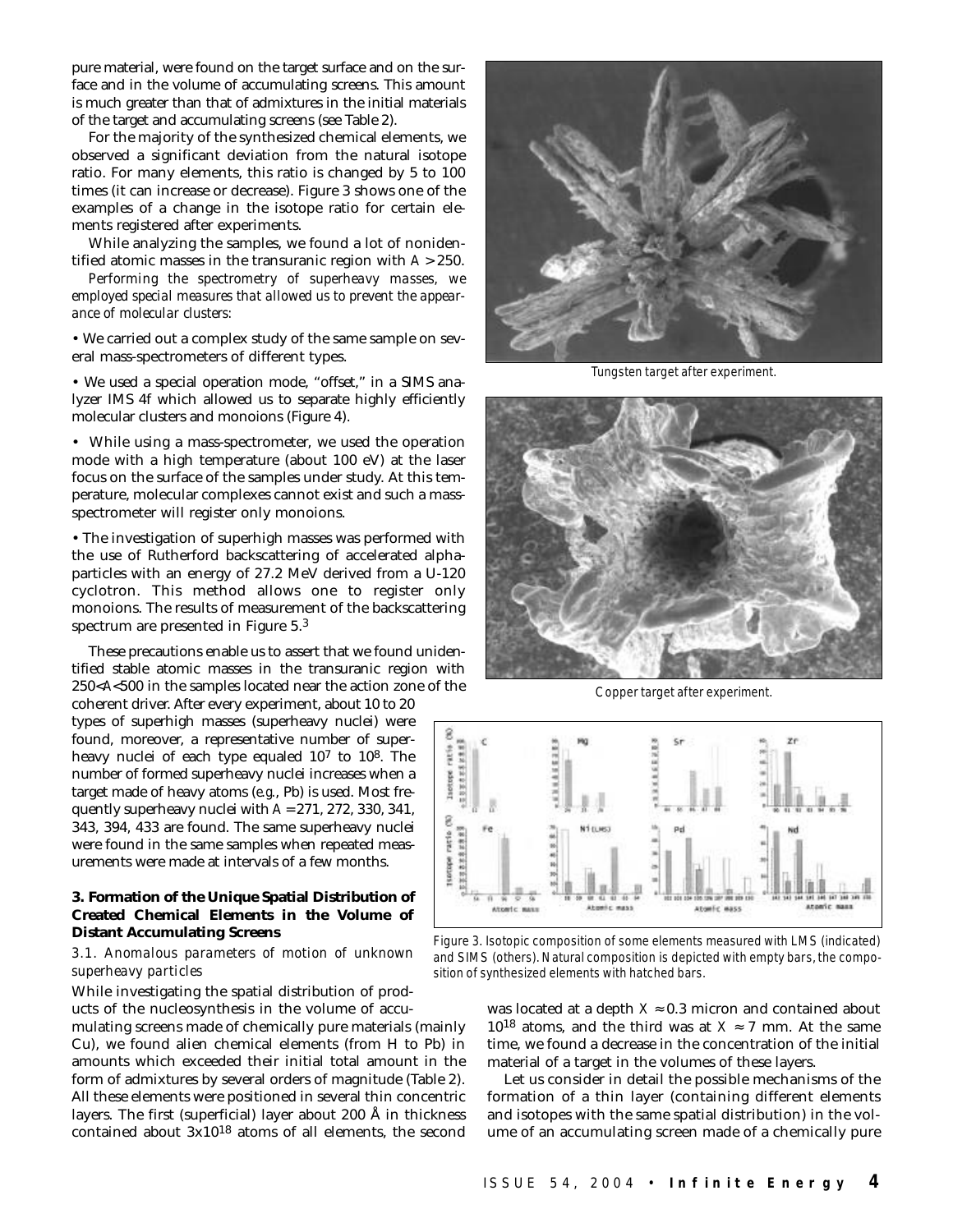

Figure 4. SIMS mass-spectrum of unidentified masses after applying the offset mode.



Figure 5. Rutherford backscattering data; initial material (above) and after the impact (below).

element (*e.g.*, Cu), remote from the action zone of a coherent driver.4 The typical scheme of formation of this layer in experiments is presented in Figure 6.

The presented depth profile (see Figure 7) was typical of all experiments and was obtained by ionic etching of the surface of an accumulating screen with an ion microprobe analyzer CAMECA IMS 4f. It follows from Figure 7 that different chemical elements (*e.g.*, Au, Pr, La, I, Ce, W, and unidentified element 156A) are situated in the same thin layer with relative thickness  $\Delta R/R \approx 0.25$  and distance  $R=$  $X \cos \theta$  from the surface into the depth of the accumulating screen in the direction outward from the collapse zone. The distance *R* and thickness ∆*R* are the same for the whole layer and all chemical elements for a single experiment. For different experiments, the values of *R* and ∆*R* may be different, but the ratio ∆*R/R* is the same.

tributed over the layer surface as separate clusters. At the center of the screen, the clusters overlapped. The distributions of clusters of different elements (Al, B, Si, and K) on the layer surface are presented in Figure 8. The general shape of the distributions are the same in all details! This result is possible only if all detected elements were born in each cluster during the nuclear transmutation of unknown particles. It is easy to make sure that such distributions over the surface and radius cannot be a result of the ordinary process of Coulomb deceleration for different fast ions.

For such a Coulomb deceleration, the energy losses *dE/dr* and the deceleration distance *R* of an ion with mass *M*, charge *Z*, and energy *E* are

$$
dE/dr = -(2\pi n_e M Z^2 e^4/m_e E) \ln(4m_e E/MJ), R = \int_E^{\hbar_{\text{max}}} dE / (dE / dx)
$$
 (1)

Here, *J* is the averaged ionization potential of atoms of the screen.

On the one hand, at the same deceleration distance  $R = 0.3 \mu m$ in a copper target, the values of initial energies *E* are very different for different ions (*e.g.*, we need  $E_H \approx 60$  keV for H<sup>+</sup> and  $E_{\rm Pb} \approx 60$ MeV for Pb+). The same dispersion of *Ei* will hold for ions with different charges. On the other hand, for different ions at the same energy  $E$ , the ratio of deceleration distances  $R_i$  is also very high (*e.g.*, for H<sup>+</sup> and Pb<sup>+</sup>, we have  $R_H/R_{Pb} > 20$  to 30).

The total number of alien atoms considerably exceeded that of the starting admixture, therefore, such a unique distribution cannot be created by nonlinear waves of admixtures which are observed sometimes in nonequlibrium processes. In addition, the three-dimensional character of the anomalous distribution of synthesized chemical elements (different elements were located in small coinciding regions on the surfaces of concentration layers) also cannot be explained by the processes of transport or diffusion.

The observed distribution of chemical elements (the fixed values of ∆*R* and *R* for different particles in each single experiment) in the layer may appear only in the case of deceleration in the depth of the screen of identical particles with the same charge and energy. But such a distribution is observed for different elements (from H to Pb)! So, in this case we are faced with a paradox!

We suppose that such a distribution of different chemical elements and isotopes is possible only if the following conditions are met:

1) All initial (decelerated and stopped) particles must be the same (identical);

2) For the stability of the charge of particles, their velocities *V* must be lower relative to the velocity  $v_0 = e^2/\hbar = 2.5 \times 10^8$  cm/s of valence electrons;

3) For a large distance of deceleration *R* at a low velocity  $V \ll v_0$ , the mass *M* of an unknown particle must be very large;

4) Different chemical elements and isotopes observed in the screen layer are created by the nuclear transmutation of these identical particles after stopping at *R*.

What are the nature of these unknown superheavy particles and the mechanism of the fast nuclear transmutation to different final stable nuclei?

# *3.2. Deceleration of heavy particles by elastic scattering in the screen* We have investigated the possible mechanism of elastic deceleration

of these unknown particles and have calculated their parameters. The equation of motion of the unknown uncharged particles with mass *M* in the bulk of the screen is the following:

The synthesized elements and isotopes were dis-

$$
M dV/dt = F = -(2M_0 V^2 \sigma n) \tag{2}
$$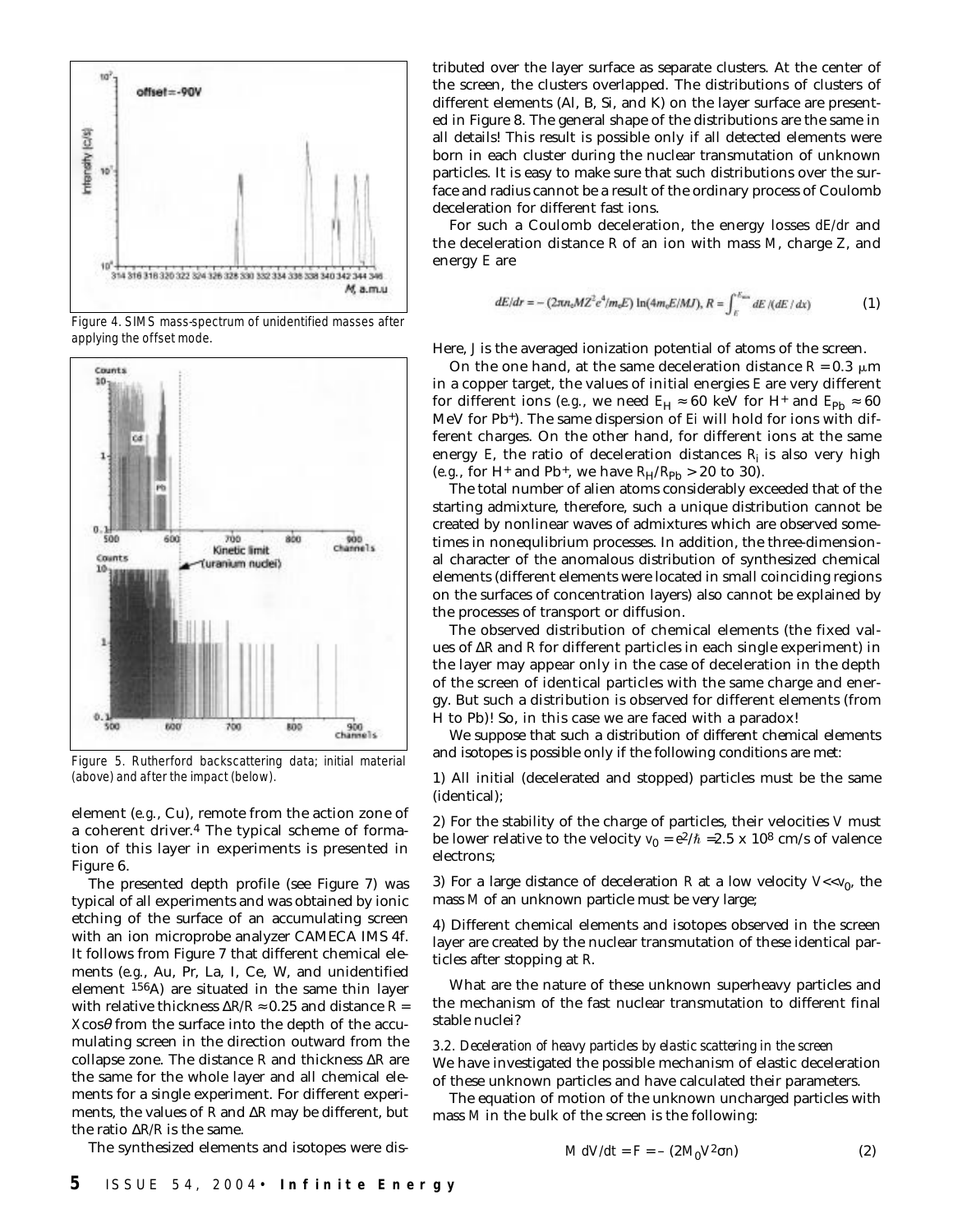

Figure 6. The typical scheme of formation of thin layer in the volume of an accumulating screen.

Here,  $F \equiv \Delta p / \Delta t = - (2M_0 V^2 \sigma n)$  is the mean force of elastic deceleration of the unknown heavy particle in the screen,  $\Delta p = -\delta p$  ( $\Delta t/\delta t$ ) = – (2*M*<sub>0</sub> $V^2 \sigma n$ ),  $\Delta t$  is the decelerating momentum of a particle at ∆*t* >> δ*t* (during ∆*N*=∆*t*/δ*t* single collisions with ions of the target with mass  $M_0$ ),  $\delta t$  $=$   $l_1$ /*V* = 1/σ*nV*,  $l_1$  = 1/σ*n* is the interval between two nearest collisions of the unknown heavy particle with ions of the target, and  $\delta p \approx 2 M_0 V(t)$  is the decelerating momentum of a particle at a single collision.

The solution of Equation (2) reads

$$
V(t) = V(0)/[1+2M_0\sigma nV(0)t/M]
$$
 (3)

Deceleration terminates at a time *t*=τ when the kinetic energy of the particle,  $MV(\tau)^{2/2}$ , becomes equal to the thermal energy  $M_0 v_T^2/2$  of atoms (ions) of the screen.

The duration of deceleration

$$
\tau = [(V(0)\sqrt{M})/(v_{\rm T}\sqrt{M0}) - 1] M/2M_0 \sigma n V(0)
$$
 (4)

The distance of deceleration is

$$
R(\tau) = \int_{0}^{\tau} V(t)dt = (M/2M_0 \text{Ort}) \ln[V(0)/M/\nu_T \sqrt{M_0}] \qquad (5)
$$

The mass of the unknown particle is

$$
M = 4R(\tau)M_0 n\sigma / \ln(T/T_0)
$$
 (6)

Here,  $T = E(0) = MV(0)^{2}/3$  is the initial energy of the unknown particle after leaving the action zone of the coherent driver, and  $T_0 = M_0 v_T^{2/3}$  is the temperature of the screen.

Let us make numerical estimations. For a screen made of chemically pure cooper ( $A_0 \approx 63$  to 65), the concentration and cross-section of elastic scattering are, respectively,  $n \approx 8x10^{22}$  cm<sup>-3</sup> and  $\sigma \approx 10^{-16}$  cm<sup>2</sup>. With an experimental value of the distance of deceleration  $R(\tau) \approx 0.4$ µm and at  $T_0$ =300 K = 0.025 eV, and *T* = 35 keV, we have the very large mass of the unknown particle:  $M \approx 91 M_0$ ,  $A \approx 91A_0 \approx 5,700.$ 

The initial velocity of these superheavy particles was low relative to the velocity of valence electrons,  $v_0 = e^2/\hbar$ = 2.5x10<sup>8</sup> cm/s, and equaled *V*(0) =  $(3T/M)^{1/2} \approx 3.7x10^6$ cm/s.

The total duration of deceleration of particles equals τ  $\approx 0.8x10^{-9}$  s.

In a different case (*e.g.*, for a layer situated at a different distance of deceleration  $R(\tau) \approx 7 \text{ }\mu\text{m}$ , we have  $M \approx$  1,540*M*<sup>0</sup> and *A* ≈ 1,540*A*<sup>0</sup> ≈ 100,000.

The obtained parameters correspond to requirements 1), 2), and 3).

# **4. A Possible Model of Evolution of Superheavy Neutralized Nuclei**

We assume that these superheavy particles are similar to abnormal superheavy neutralized nuclei that were proposed by A. Migdal about twenty years ago.5,6 Migdal obtained the important result consisting in that the energy *E/A* of the nuclear substance has two minima (the first "ordinary" at  $A \approx 60$  and the second "abnormal" at  $A_{\text{max}} \geq 2x10^5$ ). Migdal suggested that the presence of the second "abnormal" minimum of energy *E*/*A* was a result of the Fermi condensation of pions in the volume of superheavy nucleus (*e.g.*, during the action of a shock). These minima are separated by a high potential barrier at  $Z_0 \approx (\hbar c/e^2)^{3/2} \approx$ 1,600. The mechanism of suppression of the action of that barrier will be discussed below. If this hypothesis is correct, then superheavy neutralized nuclei in the environment created in the active zone of a coherent driver can absorb "ordinary" nuclei of the target (screen). This transmutation leads



Figure 7. Depth profile of chemical elements in an accumulating screen.



Figure 8. Distribution of clusters of chemical elements B, Al, Si, K on the same very small area on the surface of a thin layer.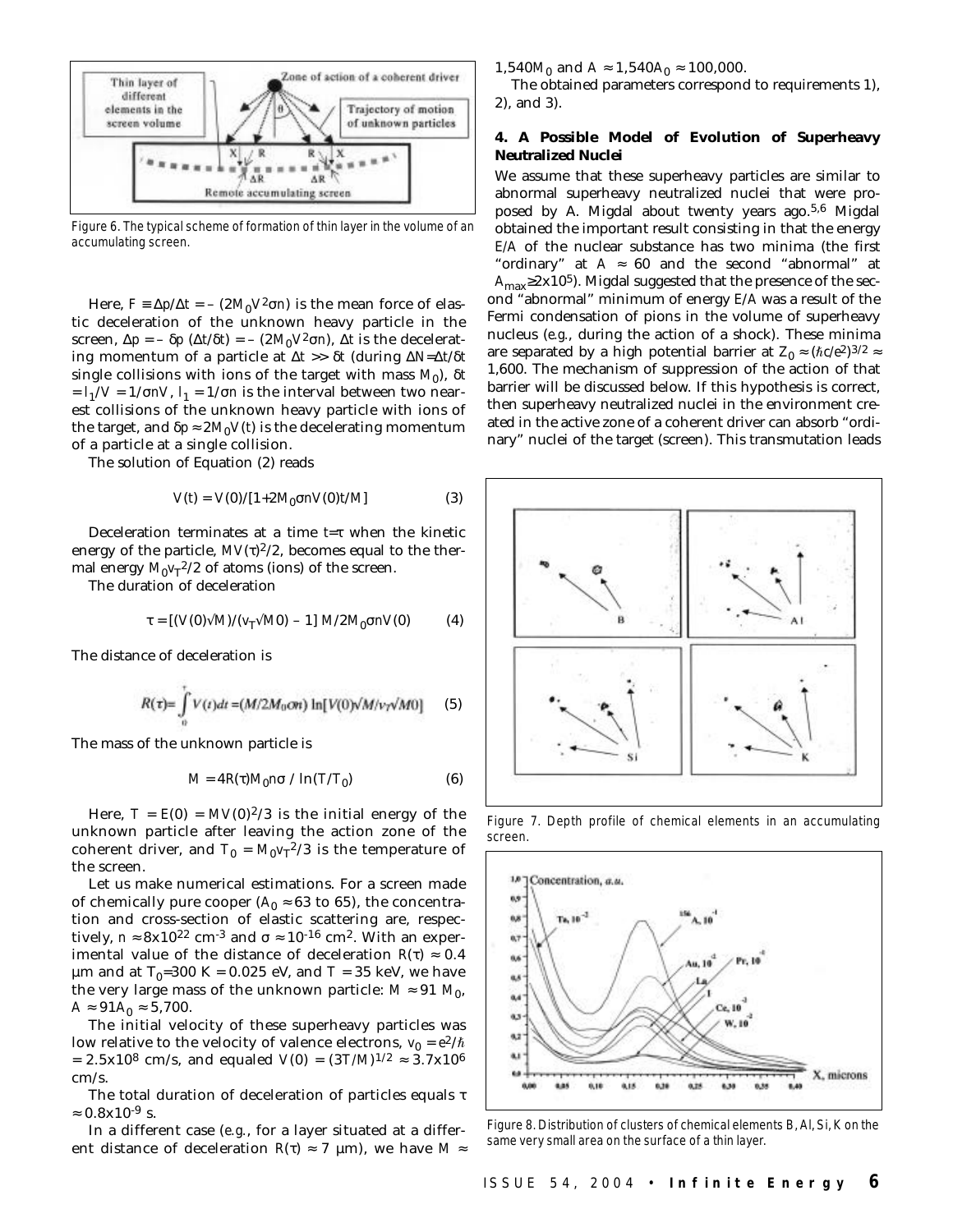to a growth of these superheavy neutralized nuclei by nuclear fusion up to  $A_{\text{max}}$ .

Very few electrons are outside the volume of these nuclei in a thin skin with thickness about 10-12 cm. The probability of such a synthesis is very high due to the high transparency of the Coulomb barrier. During such a fusion, energy is released. There are different channels for the release of the excessive energy (γ-emission, emission of neutrons and nuclear fragments, etc.). One of the channels is connected with the creation of different "normal" nuclei and the emission of these nuclei from the volume of a growing superheavy nucleus. For example, after the absorption of several target nuclei with  $A_T \approx 50$  to 200 in a short time, a high binding energy can lead to the emission of several light nuclei with  $A_L < A_T$  or one heavy nucleus with  $A_H \approx 300$  to  $500 > A_T$  (see Figure 9).

It is worth mentioning that the electric field of protons in the volume of superheavy nucleus may turn out to be essentially compensated with compressed or degenerated electron gas in the same volume. Hence, the existing backscattering technique for registration and identification of nuclei with *Z* > 200 to 500 appeared to be inefficient. Such nuclei will be detected as ones with much less charge in spite of their very great mass.

The process of nucleus emission competes with other ways for cooling the nuclear substance. In this case, usual even-even nuclei (such as an  $\alpha$ -particle and  $C^{12}$ ,  $O^{16}$ ,..., Pb208) which already exist in the volume of a superheavy nucleus are more likely to emerge and be emitted. In fact, every superheavy nucleus is a "specific microreactor" for the transmutation of "usual" target nuclei to different configurations of nucleons. In this microreactor, the process of transmutation terminates after the utilization of all target nuclei or after the evolution of a superheavy nucleus to the final stable state with *A*max. How are these superheavy nuclei created?

We have carried out the analysis of the evolution of nuclei in the action zone of the coherent driver. It follows from our calculation that, for some usual (not superheavy) but "critical" nuclei (*e.g.*, at  $Z>Z_{cr} \approx 92$ ) at special parameters of the coherent driver, the process of fast and self-controlling change (decrease) of the energy of nucleons (an increase in the binding energy) takes place. The value  $Z_{cr}$ depends on the driver's parameters. For a more intense driver,  $Z_{cr}$  will be less. It also follows that the minimum of this energy is changed in time from the initial (usual) value at  $A_{opt} \approx 60$  to  $A_{opt} \ge 10^4$ . All "subcritical" nuclei with *Z*<*Z*<sub>cr</sub> have the stable minimum of energy at  $A_{\text{opt}} \approx$ 60. This effect is connected with self-similar processes in the superdense degenerate electron-nucleon plasma with a suppressed influence of the Coulomb interaction between protons in the volume of a superheavy nucleus.

The coherent driver should start this self-amplifying process of nuclear transformation for "critical" nuclei.

We have calculated the energy change per nucleon (*E/A*) for different relations of the electron and proton concentrations for "critical" nuclei at 30<*A*<2x105. During the initial phase of the process (at the shift of the minimum of the energy per nucleon *E/A* to  $A_{opt} \approx 5,000$  to 10,000), the role of pionic condensation is slight but it becomes critical at  $A_{\text{opt}} \ge 10^5$ . The degenerate electron-nucleus plasma initially includes the mixture of all nuclei (usual stable



Figure 9. Evolution of superheavy nucleus-absorption of target nuclei and creation of different nuclei (from H up to stable transuranium nuclei).



Figure 10. Transmutation of target nuclei ( $Z < Z_{cr}$ ) to different nuclei (1<A<500) in zone of collapse.

nuclei and growing superheavy ones) and electrons and is prevented from a decay due to the action (pressure) of the coherent driver. The description of such processes will be presented elsewhere.

During such a change of the *E/A* ratio for superheavy nuclei, the process of fusion of target nuclei (the absorption of target nuclei with "subcritical charge"  $Z < Z_{cr}$  and the growth of "critical" nuclei with  $Z > Z_{cr}$ ) in the action zone of the coherent driver becomes possible (see Figure 10). This fusion leads to the fast growth of initial "critical" nuclei up to  $A \approx 10^4$  – 10<sup>5</sup> during the action time of the coherent driver (about ∆*td* ≤ 100 ns) with velocity  $(dA/dt)_{\text{collapse}} \approx A/\Delta t_d \approx 10^{12} - 10^{13} \text{ s}^{-1}$ . This velocity is proportional to the concentration of nuclei in the target. This process may lead to the creation of nuclei with 1< *A* < 300 to 500. The scheme of creation of these nuclei and the scheme reviewed above during the analysis of the processes occurring in the accumulating screen are the same.

After the termination of the compressing action of a coherent driver, the process of decay of the degenerate